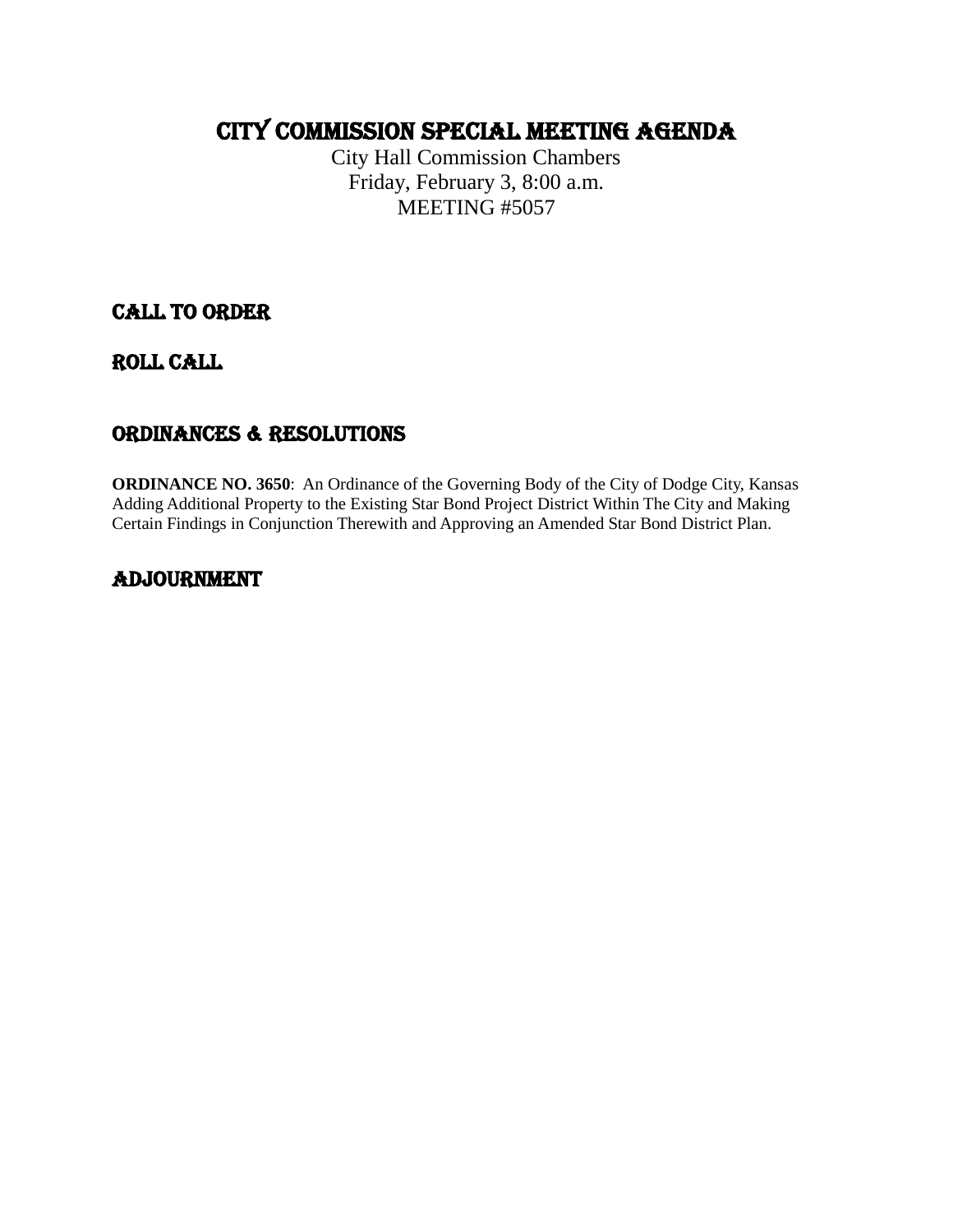#### **(Published in the Dodge City Daily Globe on February\_\_\_, 2017)**

#### **ORDINANCE NO. 3650**

#### **AN ORDINANCE OF THE GOVERNING BODY OF THE CITY OF DODGE CITY, KANSAS ADDING ADDITIONAL PROPERTY TO THE EXISTING STAR BOND PROJECT DISTRICT WITHIN THE CITY AND MAKING CERTAIN FINDINGS IN CONJUNCTION THEREWITH AND APPROVING AN AMENDED STAR BOND DISTRICT PLAN**

**WHEREAS,** the City of Dodge City, Kansas (the "City") desires to promote, stimulate and develop the general and economic welfare of the City and the state of Kansas the "State") and to assist in the development and redevelopment of eligible areas within the City, thereby promoting the general welfare of the citizens of the State and the City, by authorizing cities and counties to acquire certain property and to issue sales tax and revenue (STAR) bonds for the financing of STAR bond projects pursuant to the provisions of K.S.A. 12-17,160 *et seq.,* as amended (the "Act"); and

**WHEREAS,** pursuant to the Act, on March 19, 2012 the City adopted Ordinance No. 3527 establishing a STAR bond project district within certain eligible areas of the City, as said terms are defined in the Act, and

**WHEREAS,** pursuant to the Act, on October 23, 2014, the City adopted Ordinance No. 3594 expanding the Heritage Area of the existing STAR bond project district within the City and making certain findings in connection therewith; and a map showing the boundaries of the current STAR bond project district is attached hereto as **Exhibit A**, and

**WHEREAS,** pursuant to the Act, the City is authorized to add property to an existing STAR bond project district within eligible areas of the City, as said terms are defined in the Act, and to approve STAR bond project district plans for the completion of STAR bond projects within such expanded STAR bond project district, and to finance all or a portion of STAR bond project costs from state and local sales tax revenues derived from the STAR bond project district, other revenues described in the Act or a combination thereof or from the proceeds of special obligation tax increment bonds of the City payable from such described revenues; and

**WHEREAS,** prior to the inclusion of additional property within the existing STAR bond project district, the governing body of the City must adopt a resolution stating that the City is considering the inclusion of additional property to the existing STAR bond project district, which resolution shall: (1) Give notice that a public hearing will be held to consider the inclusion of additional property to the existing STAR bond project district and fix the date, hour and place of such public hearing, (2) describe the proposed boundaries of the amended STAR bond project district, (3) state the proposed STAR bond project district plan, (4) state that a description and map of the proposed amended STAR bond project district are available for inspection at a time and place designated, and (5) state the governing body will consider findings necessary for the establishment of the proposed amended STAR bond project district; and

**WHEREAS,** notice of such public hearing shall be given by mailing a copy of the resolution calling the public hearing via certified mail return, receipt requested, to the board of county commissioners of the county, the board of education of any school district levying taxes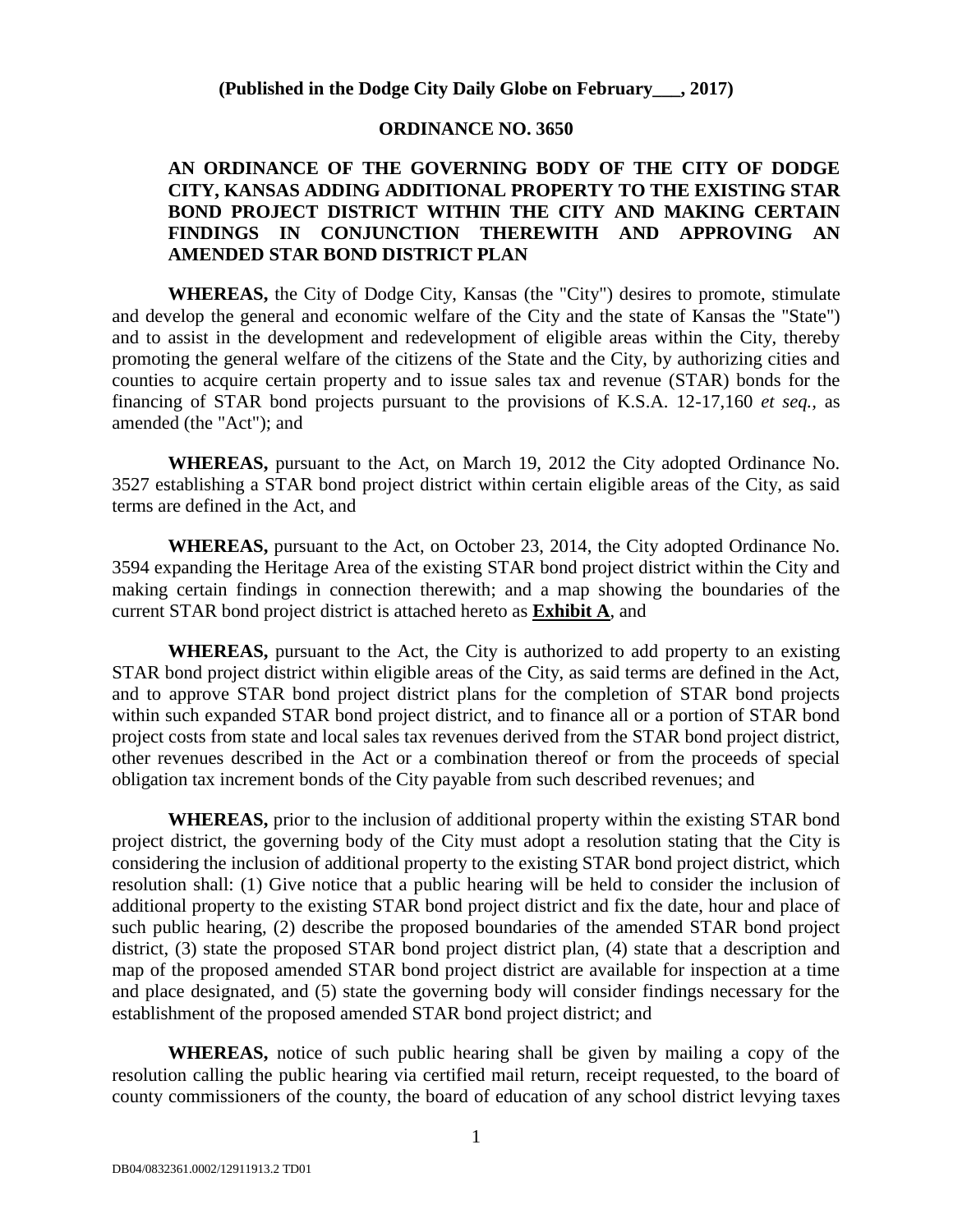on property within the proposed STAR bond project district, and to each owner and occupant of land within the proposed STAR bond project district not more than 10 days following the date of the adoption of such resolution and by publishing a copy of such resolution once in the official City newspaper not less than one week or more than two weeks preceding the date fixed for the public hearing, which publication shall include a sketch clearly delineating the area in sufficient detail to advise the reader of the particular land proposed to be included within the existing STAR bond project area; and

**WHEREAS,** upon the conclusion of such public hearing and a finding by the Secretary of Commerce that the existing STAR bond project district as modified and amended to include the additional property, is an "eligible area" the governing body may pass an ordinance which shall: (1) make findings that the existing STAR bond project district may be expanded under the Act, (2) contain the STAR bond project district plan as approved, (3) contain the legal description of the expanded STAR bond project district, and (4) may establish the amended and expanded STAR bond project district; and

**WHEREAS,** no privately owned property subject to ad valorem taxes shall be acquired and redeveloped under the provisions of the Act, if the board of county commissioners or the board of education levying taxes on such property determines by resolution adopted within 30 days following the conclusion of the hearing for the establishment of the expanded STAR bond project district that the proposed expanded STAR bond project district will have an adverse effect on such county or school district; and

**WHEREAS,** upon the modification and amendment of a STAR bond project district pursuant to the Act, the City may propose to undertake one or more STAR bond projects and shall prepare a STAR bond project plan, which may be implemented in separate development stages, in consultation with the City's planning commission; and

**WHEREAS,** the governing body of the City has heretofore adopted Resolution No. 2016-30 on December 5, 2016, which set a public hearing for January 5, 2017 for the consideration of adding certain property to the existing STAR bond project district within an area of the City which meets the standards of an eligible area required by the Act for the purpose of calling and conducting a public hearing under the provisions of the Act in order to determine whether it is advisable to amend the STAR bond project district and to adopt the amended STAR bond project district plan with additional real property pursuant to the Act; and

**WHEREAS,** a public hearing was held on January 5, 2017 after due publication, delivery and mailed notices in accordance with the provisions of the Act, and after the conclusion of said public hearing, the City elected not to take action on the amendments to the STAR bond project district, and set the matter over until the Commission meeting on February 3, 2017; and

**WHEREAS,** on January 27, 2017, the Secretary of Commerce made a finding that the proposed STAR bond project district, as amended, is an "eligible area" under the Act; and

**WHEREAS,** upon consideration of the information and public comments received at the public hearing conducted on January 5, 2017, and upon deliberations at the February 3, 2017 Commission meeting, the governing body hereby deems it advisable to make certain findings and to amend the STAR bond project district and to adopt the amended STAR bond project district with additional real property pursuant to the Act.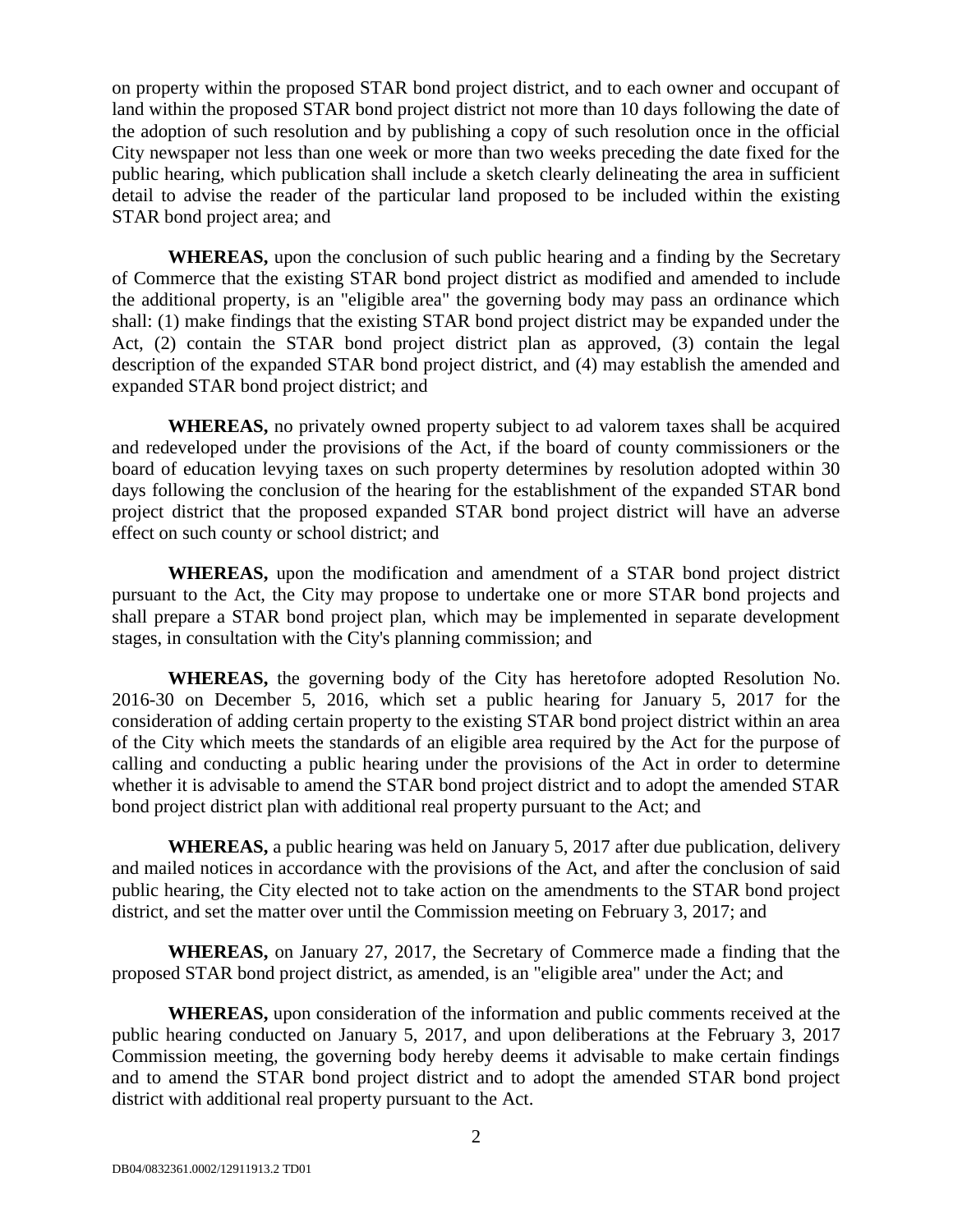#### **NOW, THEREFORE, BE IT ORDAINED BY THE GOVERNING BODY OF THE CITY OF DODGE CITY, KANSAS:**

**Section 1. Findings**. The governing body of the city hereby finds that due notice of the public hearing conducted on January 5, 2017 was made in accordance with the provisions of the Act.

**Section 2. Amendment to STAR Bond Project District.** The STAR bond project district is hereby amended to add approximately 219 acres of real property which is generally located along 14<sup>th</sup> Avenue, starting at U.S. Highway 50 on the northern end to certain property located to the south of Comanche Street on the southern boundary the ("Power Center Area"). A map depicting the boundaries of the Power Center Area proposed to be added to the existing STAR bond project district is hereby attached hereto as **Exhibit B**, which is incorporated herein by reference and legally described on **Exhibit C***.* The boundaries of the Power Center Area do not contain any property not referenced in Resolution No. 2016-30, which provided notice of the public hearing on the addition of this Power Center Area to the existing STAR bond project district.

**Section 3. Amended STAR Bond Project District Plan**. The district plan for the STAR bond project district, as amended by the addition of the Power Center Area, provides for a single STAR bond project within the Power Center Area. The buildings and facilities to be constructed or improved in the Power Center Area of the STAR bond project district shall be described in a general manner as follows and is hereby approved:

The amended plan within the proposed New Entertainment Area of the existing STAR bond project district would provide for: (1) a 50,000 to 75,000 square foot home improvement store, (2) big box and anchor retail concepts that do not currently exist within the City; (3) new national restaurant chains and other high-volume restaurants; (4) other retail, including the following: specialty shops, junior anchor tenants and specialty and boutique shops; and (5) construction, renovation and expansion of infrastructure and other aesthetic improvements to 14<sup>th</sup> Street and the New Entertainment Area to enhance this portion of the community as a super-regional draw.

The district plan for the STAR bond project district, including the new Power Center Area and the other project areas, shall otherwise remain unmodified or amended.

**Section 4. Further Action**. The Mayor, City Manager, City Clerk and other officials and employees of the City, including Gilmore & Bell, P.C., Bond Counsel, are hereby further authorized and directed to take such other actions as may be appropriate or desirable to accomplish the purposes of this resolution.

**Section 5. Effective Date**. This Ordinance shall be effective upon its passage by the City Commission of the City and publication one time in the official newspaper of the City.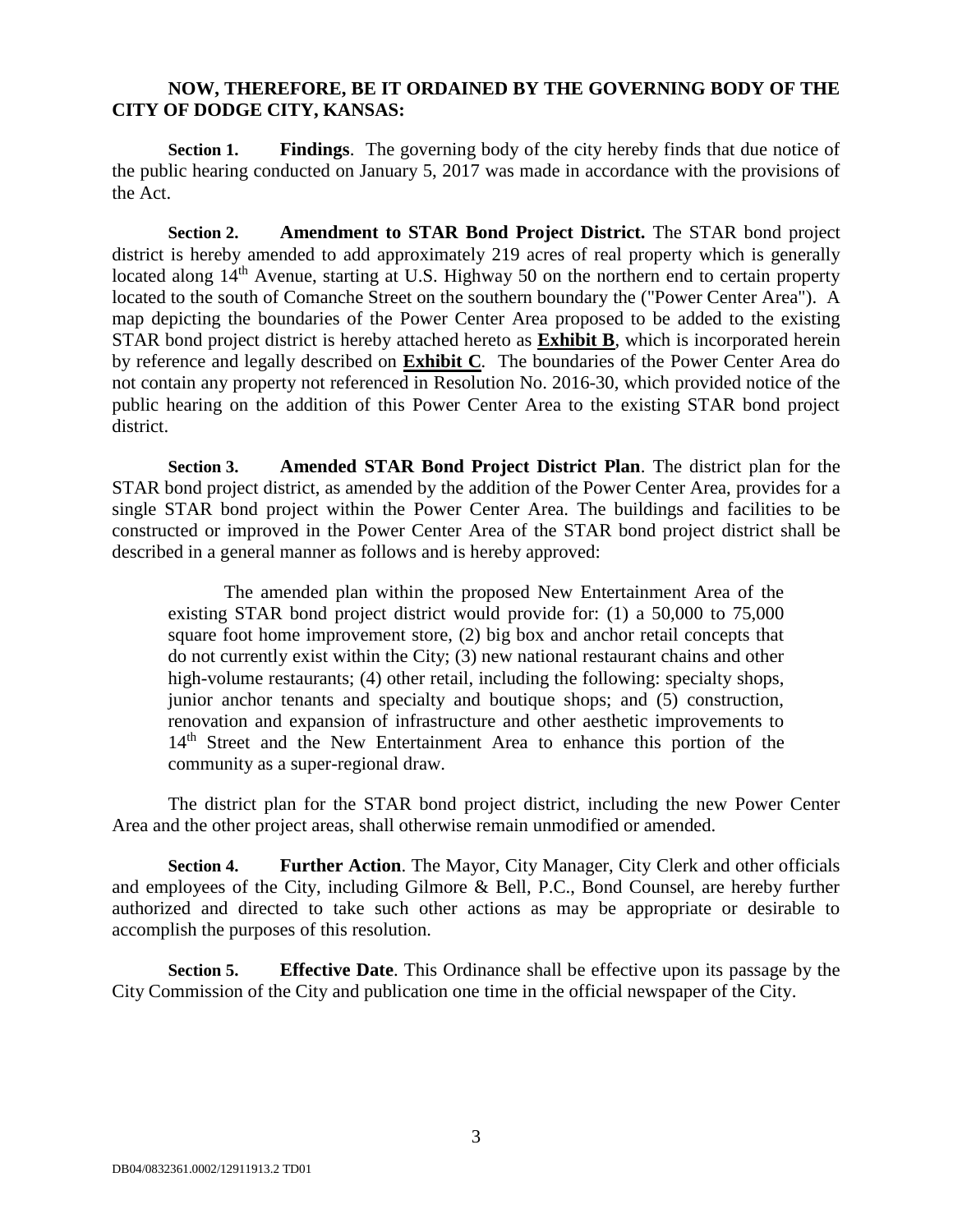THIS ORDINANCE IS ADOPTED by the Governing Body of the City of Dodge City, Kansas, this 3rd day of February, 2017.

### **CITY OF DODGE CITY, KANSAS**

By:

Mayor

(SEAL)

By:\_\_\_\_\_\_\_\_\_\_\_\_\_\_\_\_\_\_\_\_\_\_\_\_\_\_\_\_\_\_\_\_\_\_\_

City Clerk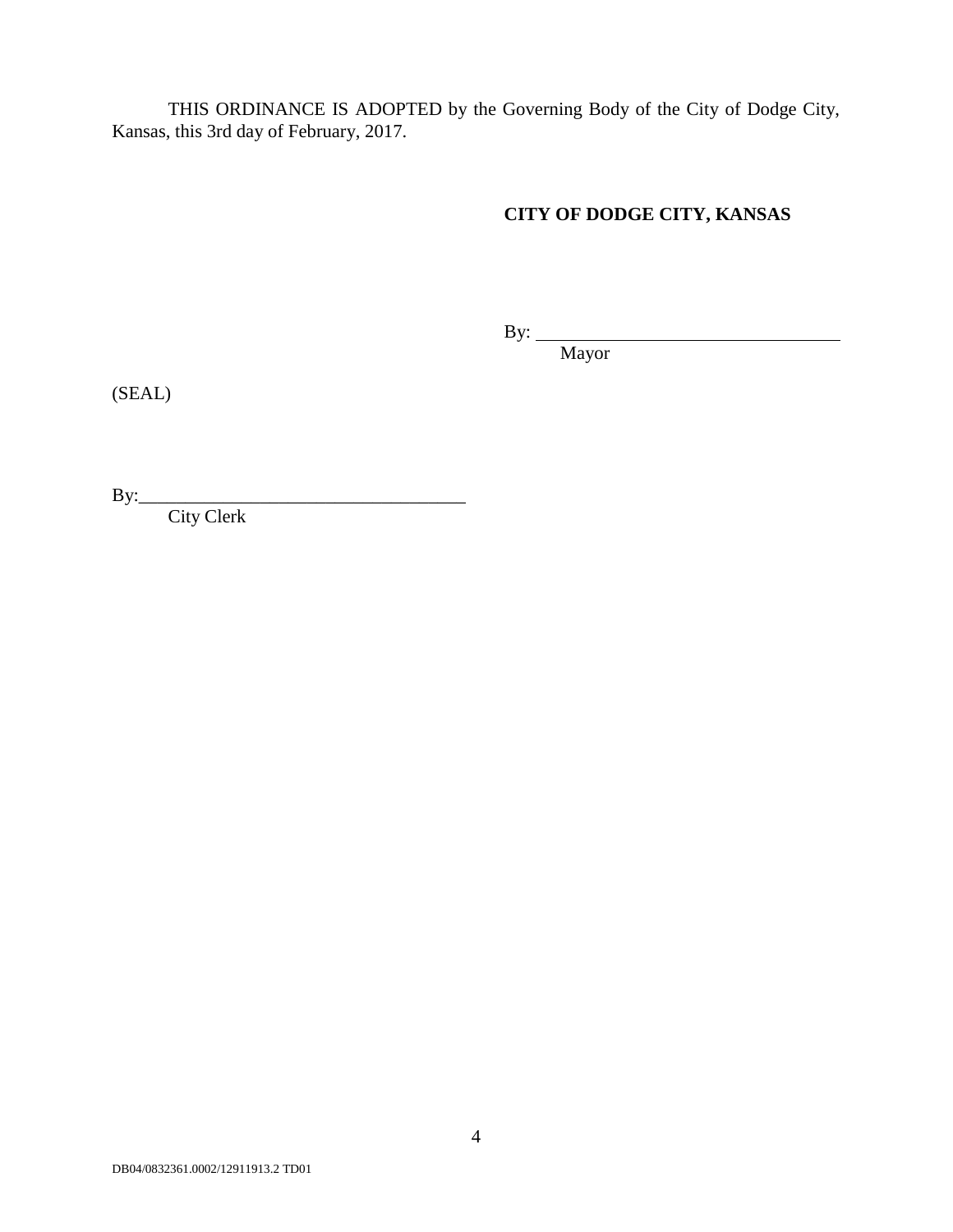

**EXHIBIT A Map of the Current STAR Bond District**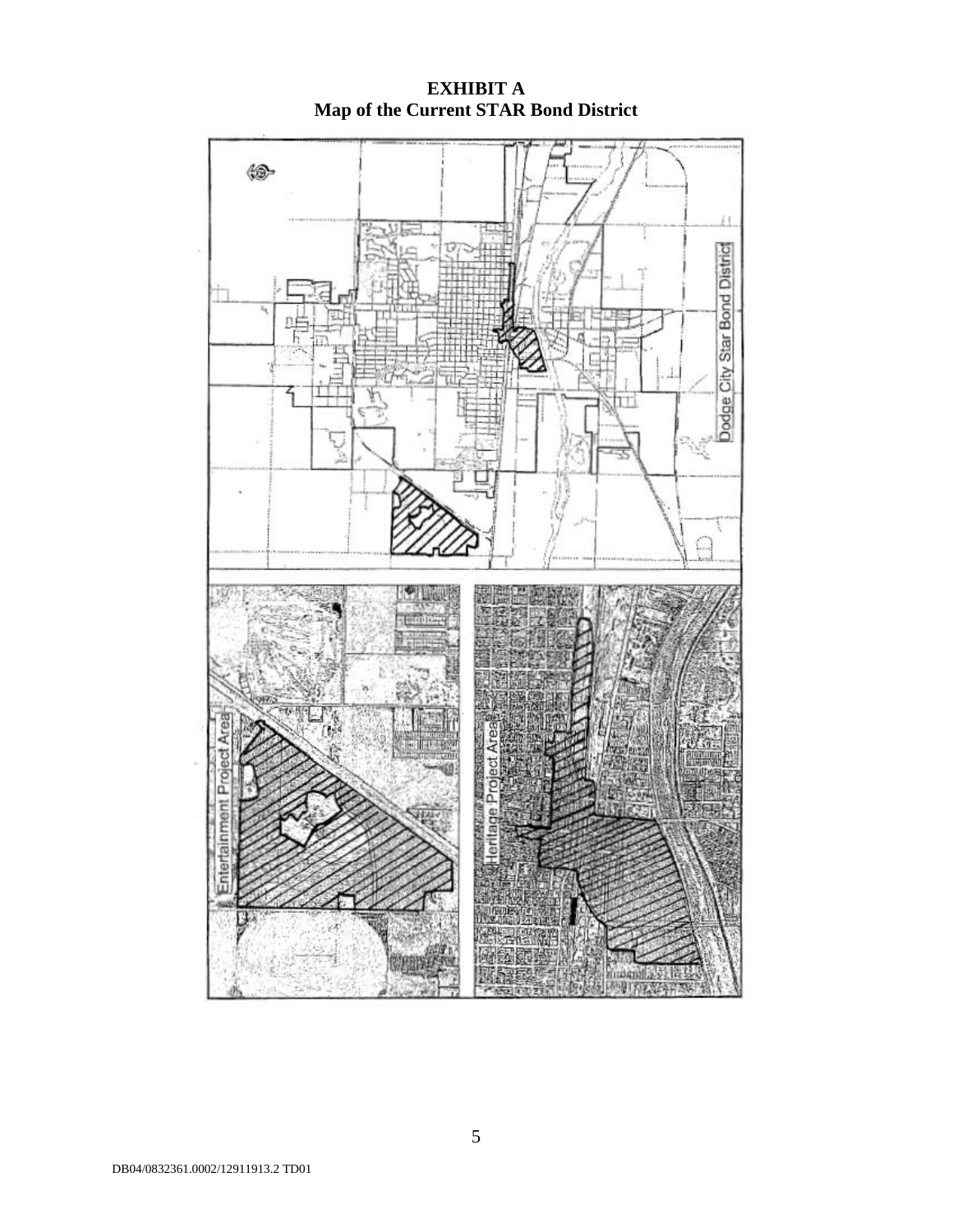### **EXHIBIT B**

# **Map of Additional Power Center Area**

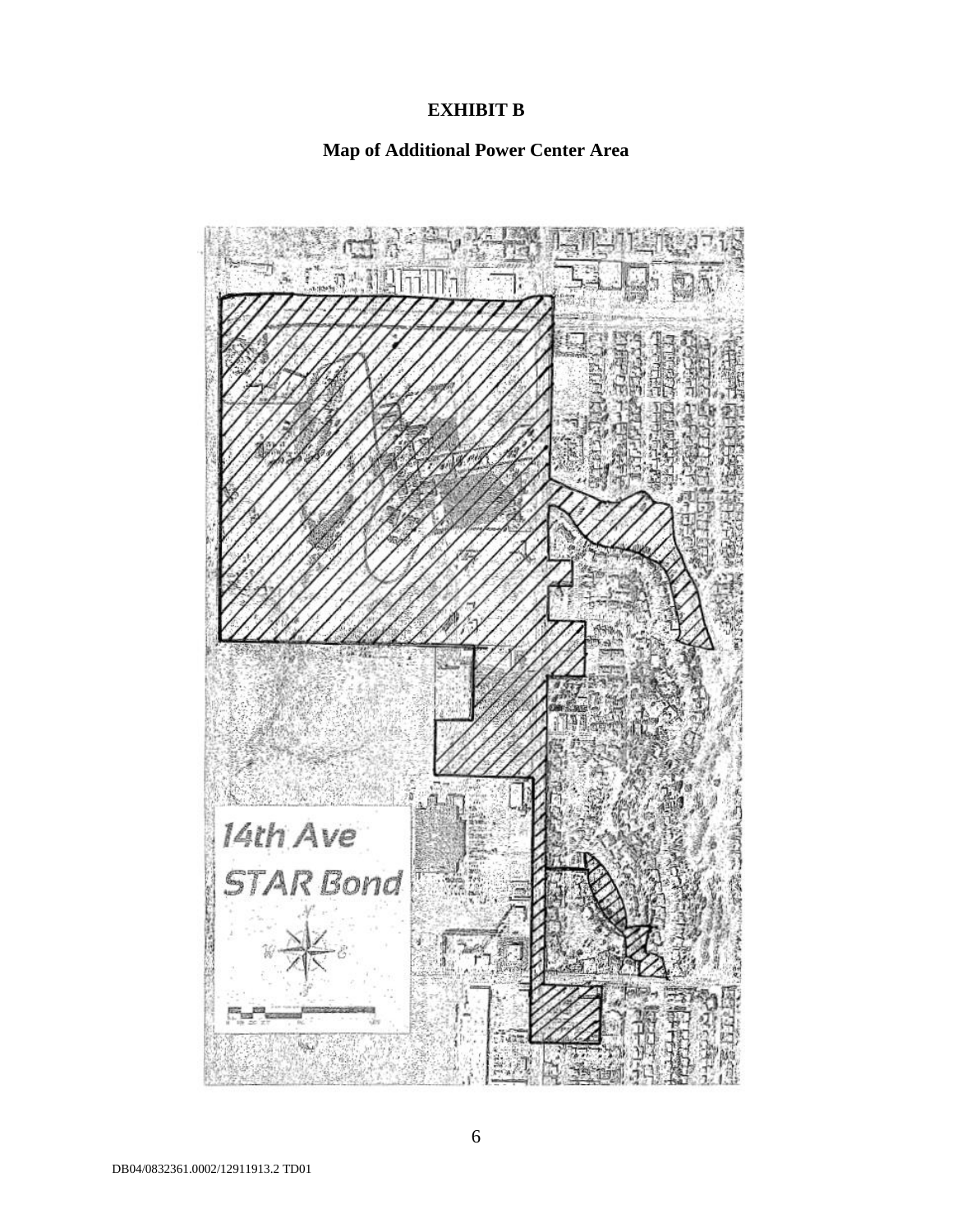#### **EXHIBIT C**

#### **Legal Description of Power Center Area**

#### DESCRIPTION

A TRACT OF LAND LOCATED IN THE SOUTHEAST % OF SECTION 15. THE EAST % OF SECTION 22. THE WEST 1/2 OF SECTION 23 AND THE NORTHWEST 1/4 OF SECTION 26, TOWNSHIP 26 SOUTH, RANGE 25 WEST OF THE 6TH PRINCIPLE MERIDIAN FORD COUNTY, KANSAS FOR THE USE OF STAR BOND AND **DESCRIBED AS FOLLOWS:** 

BEGINNING AT THE SOUTHWEST CORNER OF THE SOUTHEAST QUARTER OF SAID SECTION 15: THENCE NORTH ALONG THE WEST LINE OF SAID SOUTHEAST QUARTER TO THE NORTH RIGHT OF WAY LINE OF FRONTVIEW ROAD:

THENCE EASTERLY ALONG THE NORTH LINE OF SAID RIGHT OF WAY TO THE WEST RIGHT OF WAY LINE OF CENTER AVENUE:

THENCE NORTH ALONG THE SAID WEST LINE TO THE SOUTH RIGHT OF WAY LINE OF COUNTRY ACRES STREET:

THENCE EAST ALONG SAID SOUTH LINE TO THE EAST RIGHT OF WAY LINE OF CENTER AVENUE: THENCE SOUTH ALONG SAID EAST LINE TO THE NORTH RIGHT OF WAY LINE OF FRONTVIEW ROAD; THENCE EAST ALONG SAID NORTH LINE TO THE EAST RIGHT OF WAY LINE OF FOURTEENTH AVENUE; THENCE SOUTH ALONG SAID EAST RIGHT OF WAY LINE TO THE INTERSECTION OF THE EXTENSION OF THE SOUTH RIGHT OF WAY LINE OF SPEIRS STREET TO NORTHERN STREET TO MANOR DRIVE;

THENCE EASTERLY AND SOUTHERLY ALONG SAID SOUTH RIGHT OF WAY AND EXTENSION THEREOF TO THE NORHTERLY RIGHT OF WAY LINE OF SOULE STREET:

THENCE WESTERLY ALONG SAID NORTH RIGHT OF WAY LINE TO THE SOUTHEAST CORNER OF LOT 1 BLOCK 1 OF THE REPLAT OF ROSTINE HILLS;

THENCE NORTHERLY AND WESTERLY ALONG THE EASTERN BOUNDARY OF THE REPLAT OF ROSTINE HILLS TO THE EAST RIGHT OF WAY LINE OF FORTEENTH AVENUE:

THENCE SOUTH ALONG SAID EAST RIGHT OF WAY LINE TO THE NORTHWEST CORNER OF LOT 2, BLOCK 3, ROSTINE HILLS ADDITION;

THENCE EAST ALONG THE NORTH LINE OF SAID LOT 2 TO THE WEST RIGHT OF WAY LINE OF THIRTEENTH AVENUE-

THENCE SOUTH ALONG SAID WEST RIGHT OF WAY LINE TO THE SOUTHEAST CORNER OF LOT 3, BLOCK 3, ROSTINE HILLS ADDITION;

THENCE WEST ALONG THE SOUTH LINE OF SAID LOT 3 TO THE EAST RIGHT OF WAY LINE OF **FOURTEENTH AVENUE;** 

THENCE SOUTH ALONG SAID EAST RIGHT OF WAY LINE TO THE NORTHWEST CORNER OF LOT 1, GREEN HILLS O'FORD NO. 2:

THENCE EAST ALONG THE NORTH LINE OF SAID LOT 1 TO THE NORTHEAST CORNER THEREOF; THENCE SOUTH ALONG THE EAST LINE OF SAID LOT 1 TO THE SOUTHEAST CORNER THEREOF; THENCE WEST ALONG THE SOUTH LINE OF SAID LOT 1 TO THE EAST RIGHT OF WAY OF FOURTEENTH AVENUE:

THENCE SOUTH ALONG SAID EAST RIGHT OF WAY LINE TO THE SOUTH RIGHT OF WAY LINE OF HI STREET:

THENCE EAST ON SAID SOUTH RIGHT OF WAY LINE A DISTANCE OF 25 FEET TO THE NORTHWEST CORNER OF LOT 23, BLOCK 10 OF GREEN HILLS O'FORD ADDITION, SAID POINT ALSO BEING ON THE EAST LINE OF A WATER WAY AND UTILITY EASEMENT;

THENCE SOUTH ALONG THE EAST LINE OF SAID EASEMENT TO THE SOUTHWEST CORNER OF LOT 14, BLOCK 10 OF SAID GREEN HILLS O'FORD ADDITION:

THENCE EAST ON THE SOUTH LINE OF SAID LOT 14 AND EXTENSION THEREOF TO THE SOUTHEAST CORNER OF LOT 8, BLOCK 9 OF SAID GREEN HILLS O'FORD ADDITION;